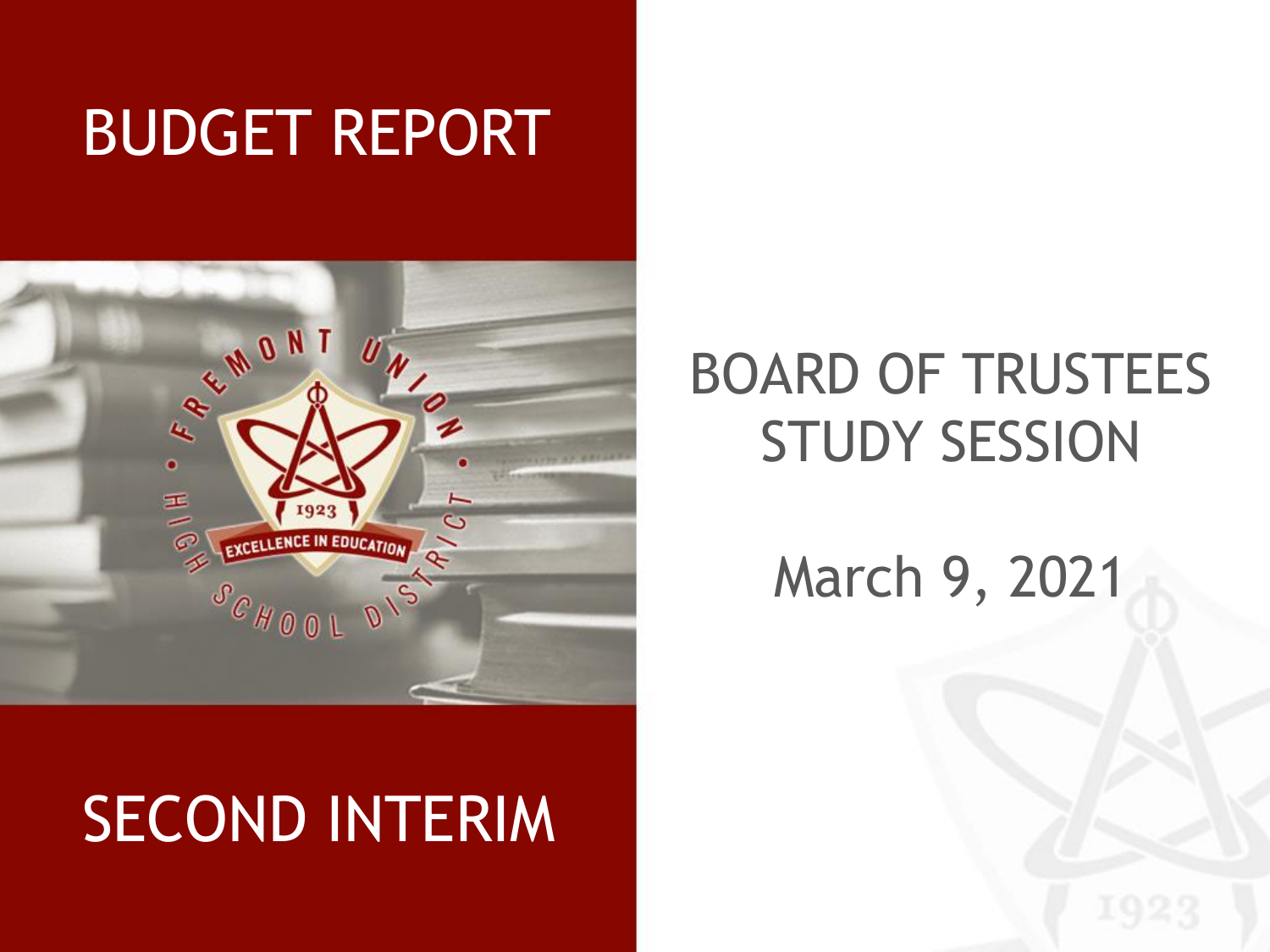## **SUMMARY OF CHANGES SINCE 1st Interim**



**Since 1st Interim, the following changes are reflected in the 2 nd Interim Budget.**

#### **Revenue:**

- **Secured Property Tax: increase \$419K**
- **Unsecured Roll Taxes: increase \$685K**
- One-time Learning Loss Mitigation Fund: increase \$407K (already included in the Learning Continuity & Attendance Plan)
- **Contribution to restricted: decrease \$400K**

#### **Expenditures:**

- Substitute teacher budget: decrease \$420K
- Utilities budget: decrease \$530K
- Special Education transportation cost: decrease \$250K
- Bus Pass: decrease \$100K
- **Election Cost: increase \$183K**

 $2^{\circ}$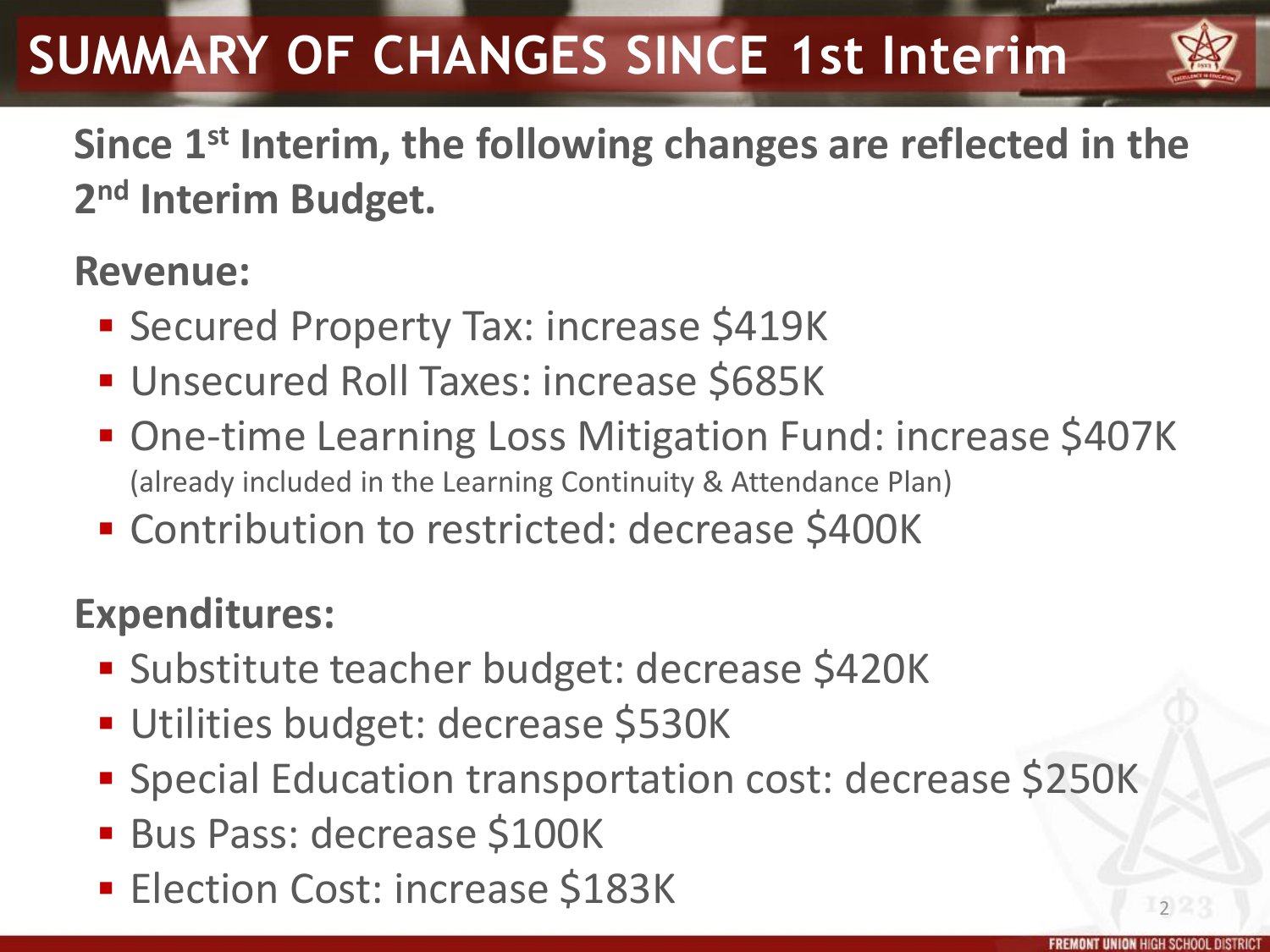## **GENERAL FUND REVENUE ASSUMPTIONS**

#### **Revenue**

- Local Property Tax Growth  $= 6.79\%$
- Parcel Tax =  $$5.2M$  (ends 2030)
- Guaranteed State Aid = \$1.45M
- **Mandated Block Grant Ongoing = \$661K**
- $\blacksquare$  Prop. 55 = \$2.15M (ends 2030)
- Lottery Unrestricted = \$1.6M
- **Due to Charter Schools in Lieu of** Property Tax = \$1.4M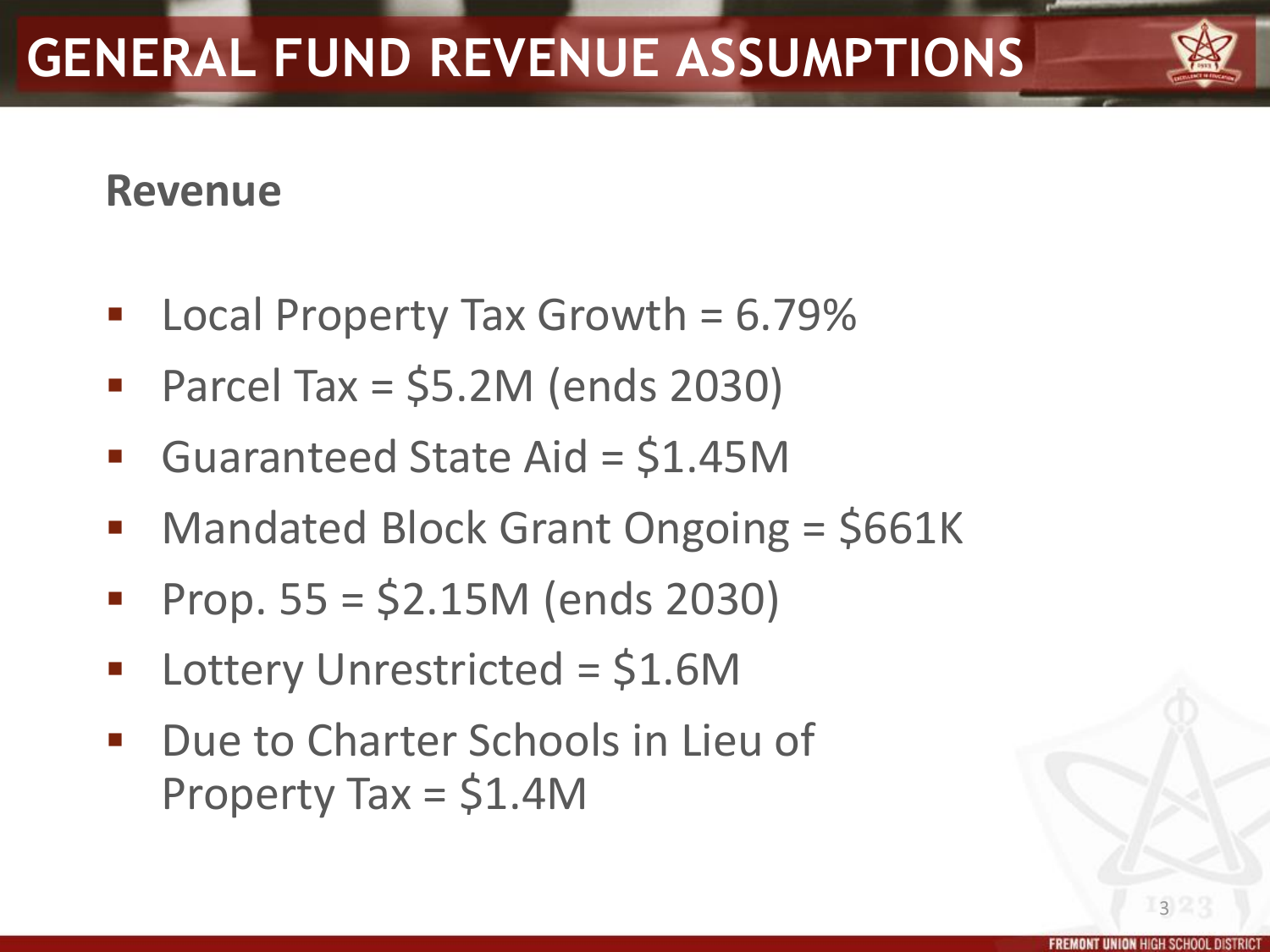## **GENERAL FUND REVENUE**

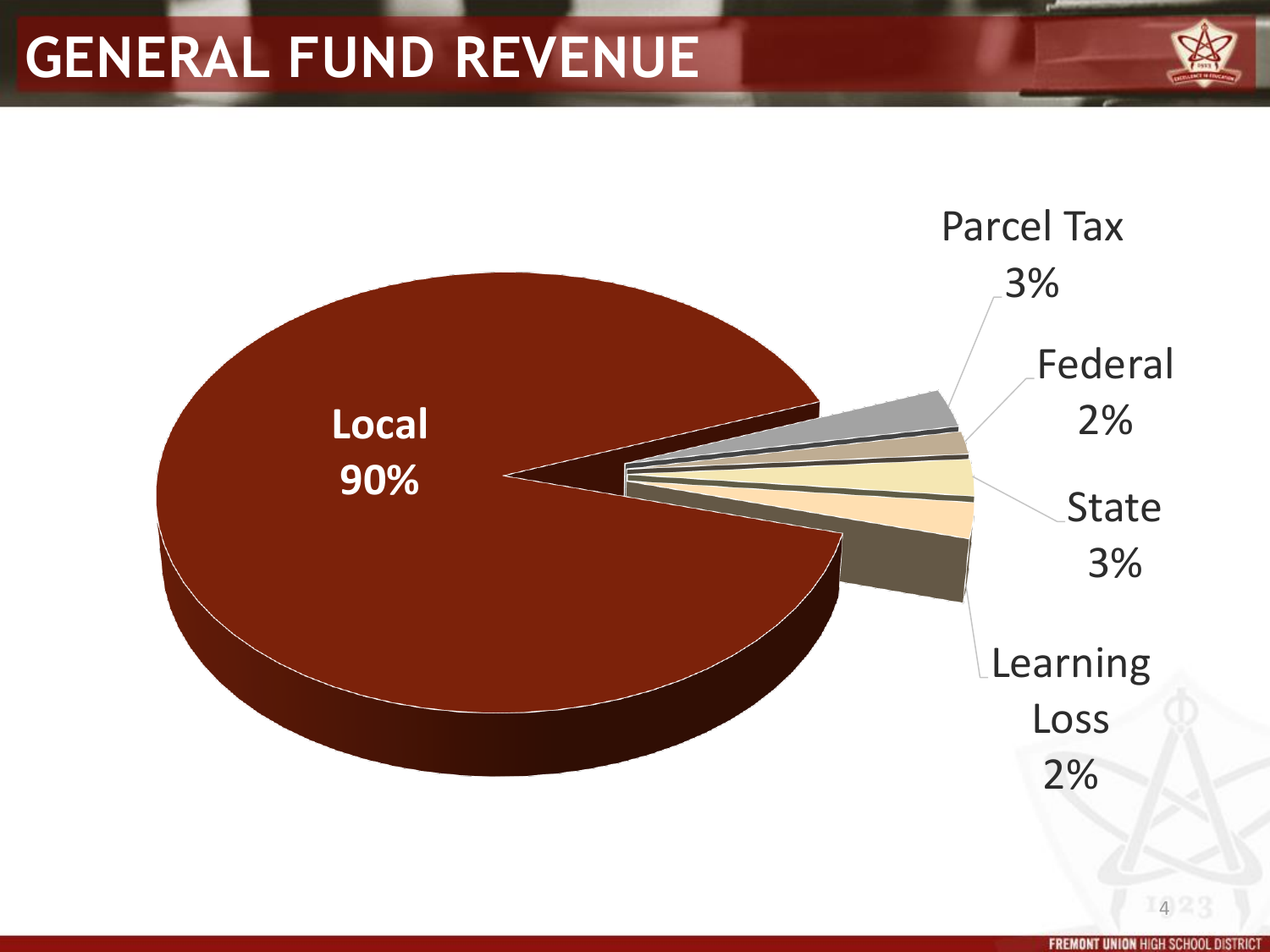

#### **First Interim to Second Interim**

| <b>Description</b> | 2020-21<br>$1st$ Int. | 2020-21<br>$2nd$ Int. | <b>Change</b> |
|--------------------|-----------------------|-----------------------|---------------|
| Secured            | 142,724,000           | 143,143,000           | 419,000       |
| Unsecured          | 8,133,000             | 8,818,000             | 685,000       |
| <b>RDA</b>         | 2,889,151             | 2,901,151             | 12,000        |
| <b>Total</b>       | 153,746,151           | 154,862,151           | 1,116,000     |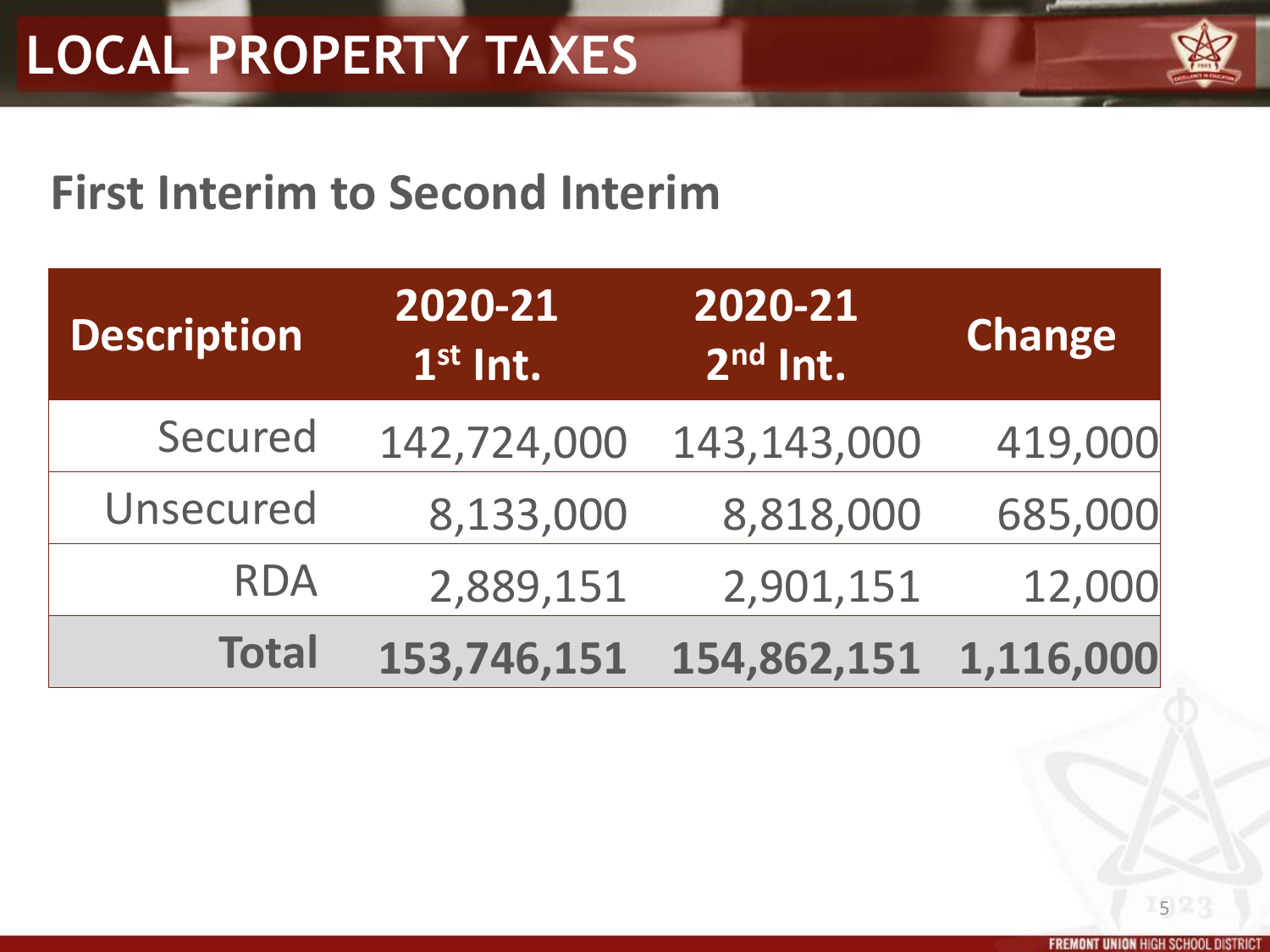

#### **3-Year Summary: 18-19 to 20-21**

| In Millions      | 2018-19<br><b>Actual</b> | 2019-20<br><b>Actual</b> | 2020-21<br>2 <sup>nd</sup> Interim |
|------------------|--------------------------|--------------------------|------------------------------------|
| Secured          | 125,327,438              | 133,657,563              | 143,143,000                        |
| <b>Unsecured</b> | 8,730,172                | 8,507,355                | 8,818,000                          |
| <b>RDA</b>       | 2,551,450                | 2,849,758                | 2,901,151                          |
| <b>Total</b>     | 136,609,060              | 145,014,676              | 154,862,151                        |
| Growth           | 7.08%                    | 6.15%                    | 6.79%                              |

**FREMONT UNION HIGH SCHOOL DISTRIC**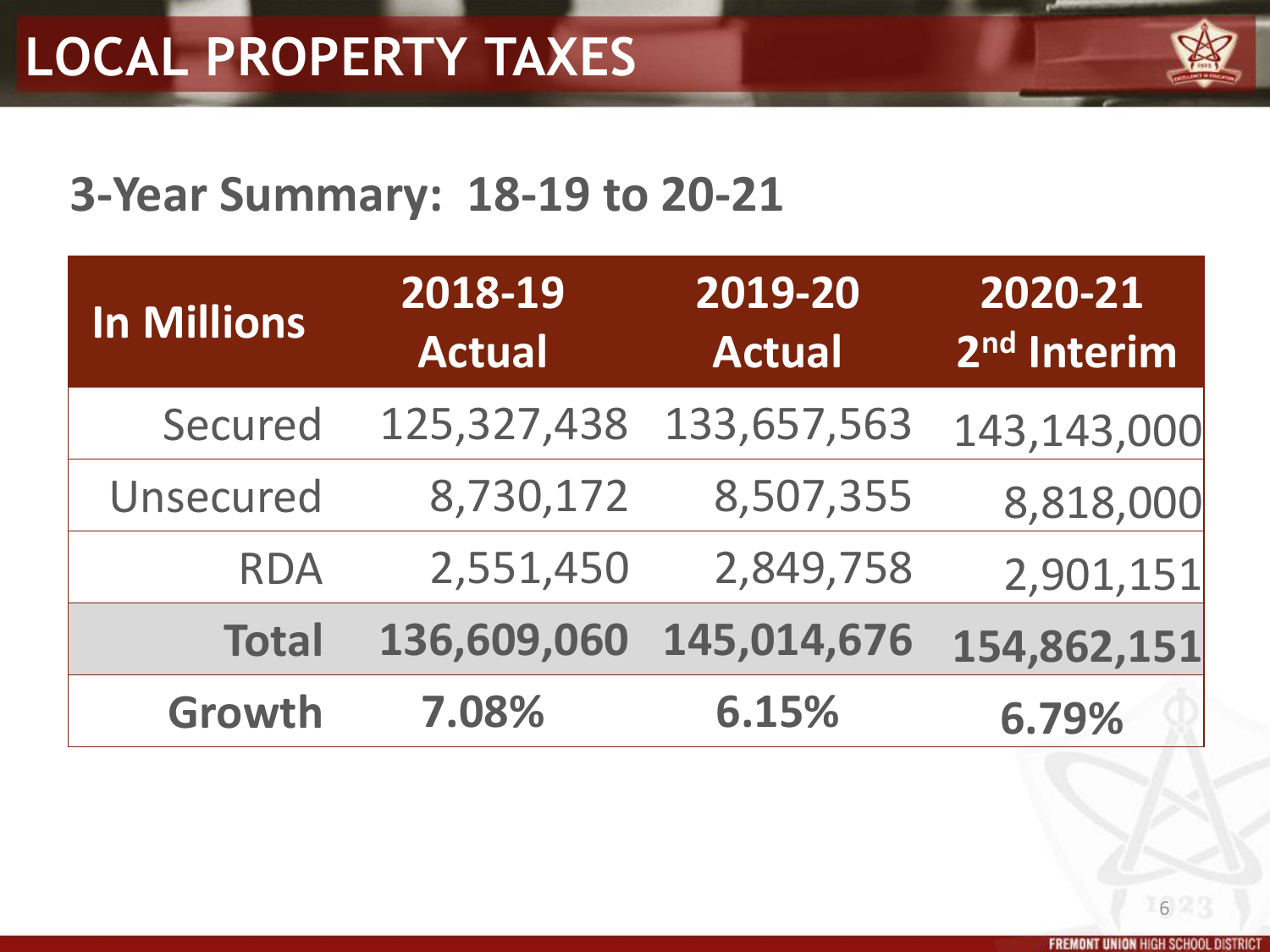

#### **Expenditures**

- No Salary changes for CSEA, FEA and FMA
- Step and Col. = 1.5% for all three groups
- No CSEA and FMA Health insurance changes
- FEA Health insurance increase 8%
- Decrease 5.2 teacher FTE = 26 sections
- Statutory Benefits
	- Certificated 19.31%
	- Classified Classic 37.57%
	- Classified PEPRA 30.06%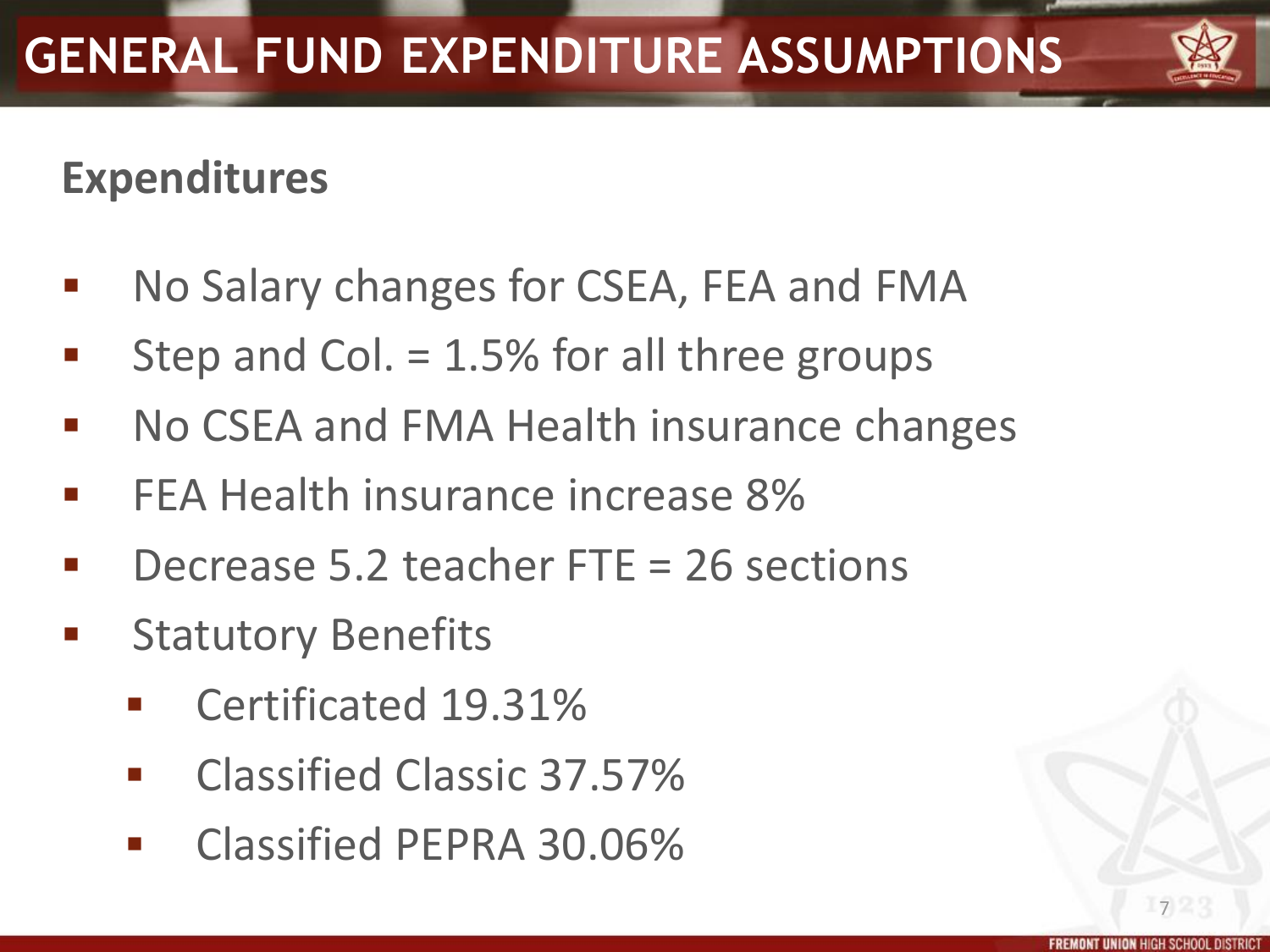#### **GENERAL FUND EXPENDITURE**



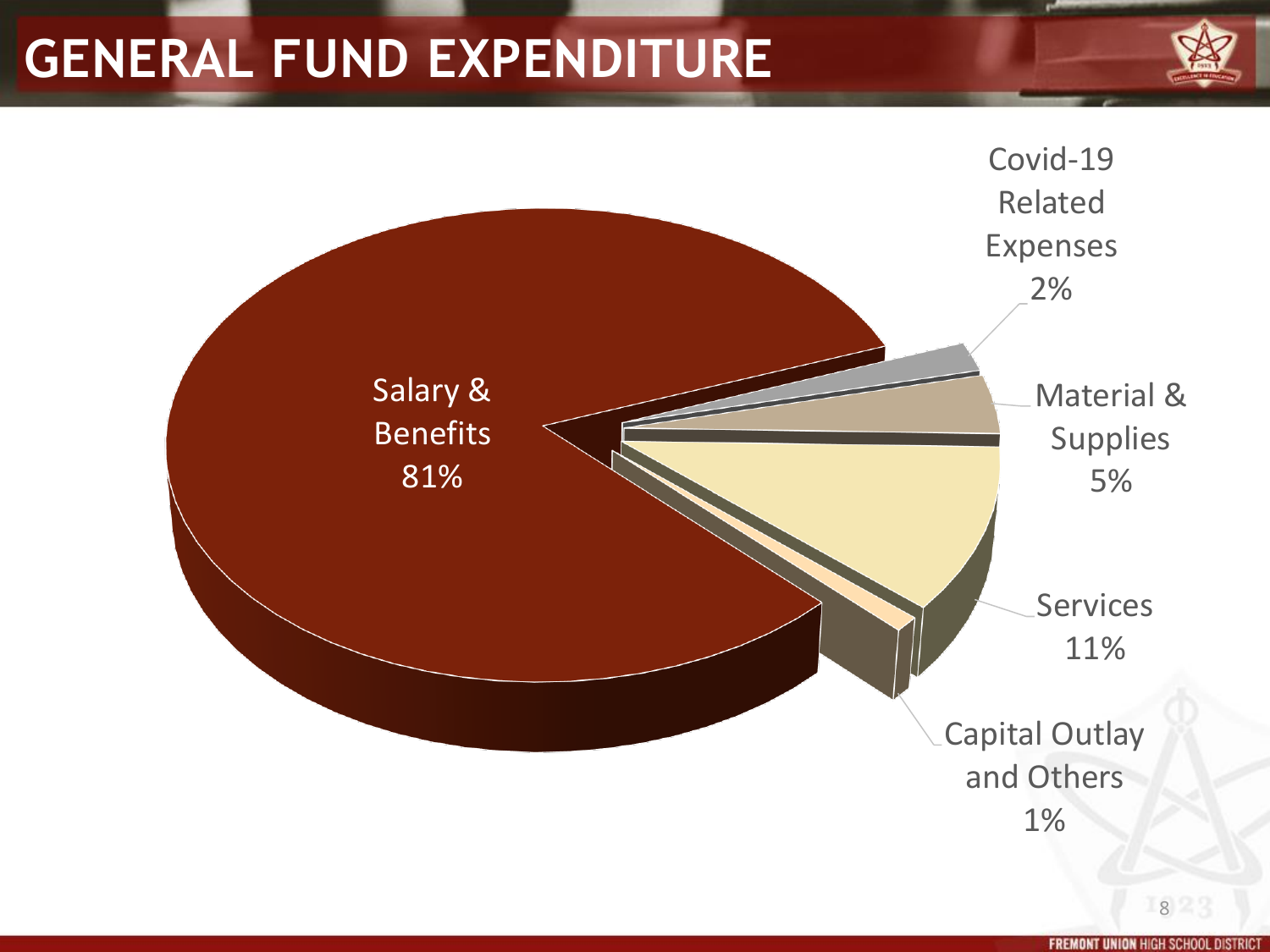

#### **First to Second Interim**

| <b>Description</b> | 2020-21<br>1 <sup>st</sup> Interim | 2020-21<br>2 <sup>nd</sup> Interim | <b>Change</b> |
|--------------------|------------------------------------|------------------------------------|---------------|
| Electricity        | 1,856,450                          | 1,673,255                          | $-183,195$    |
| Gas                | 775,894                            | 565,000                            | $-210,894$    |
| Water/Sewage       | 716,995                            | 614,100                            | $-102,895$    |
| All Other*         | 433,110                            | 398,550                            | $-34,560$     |
| <b>Total</b>       | 3,782,449                          | 3,250,905                          | $-531,544$    |

\*All Other includes Waste Disposal and Security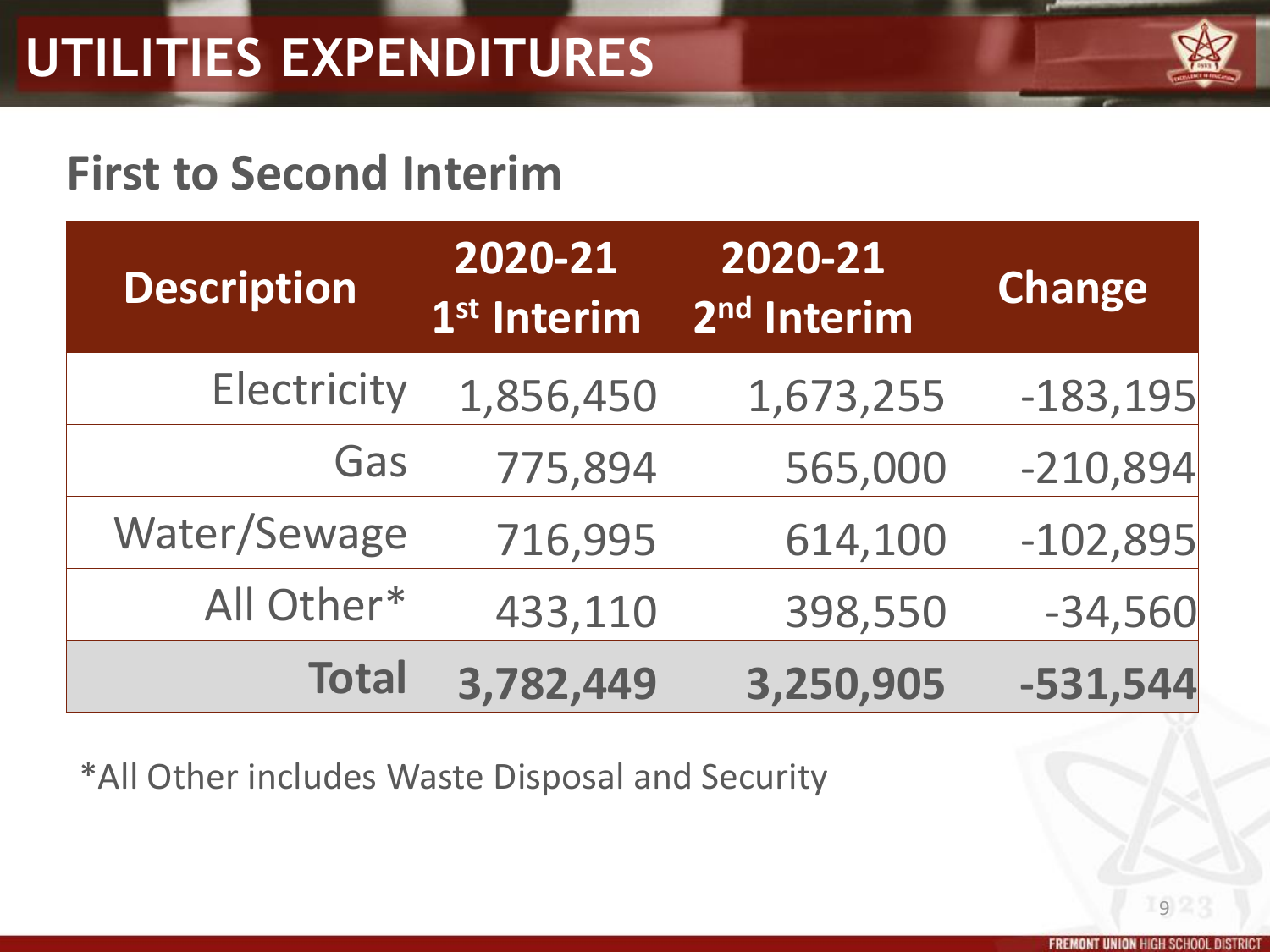

#### **3-Year Summary: 18-19 to 20-21**

| <b>In Millions</b> | 2018-19<br><b>Actual</b> | 2019-20<br><b>Actual</b> | 2020-21<br>2 <sup>nd</sup> Interim |
|--------------------|--------------------------|--------------------------|------------------------------------|
| Electricity        | 1,538,228                | 1,621,688                | 1,673,255                          |
| Gas                | 615,602                  | 729,436                  | 565,000                            |
| Water/Sewage       | 689,837                  | 658,427                  | 614,100                            |
| All Other*         | 397,102                  | 364,284                  | 398,550                            |
| <b>Total</b>       | 3,240,769                | 3,373,835                | 3,250,905                          |

\*All Other includes Waste Disposal and Security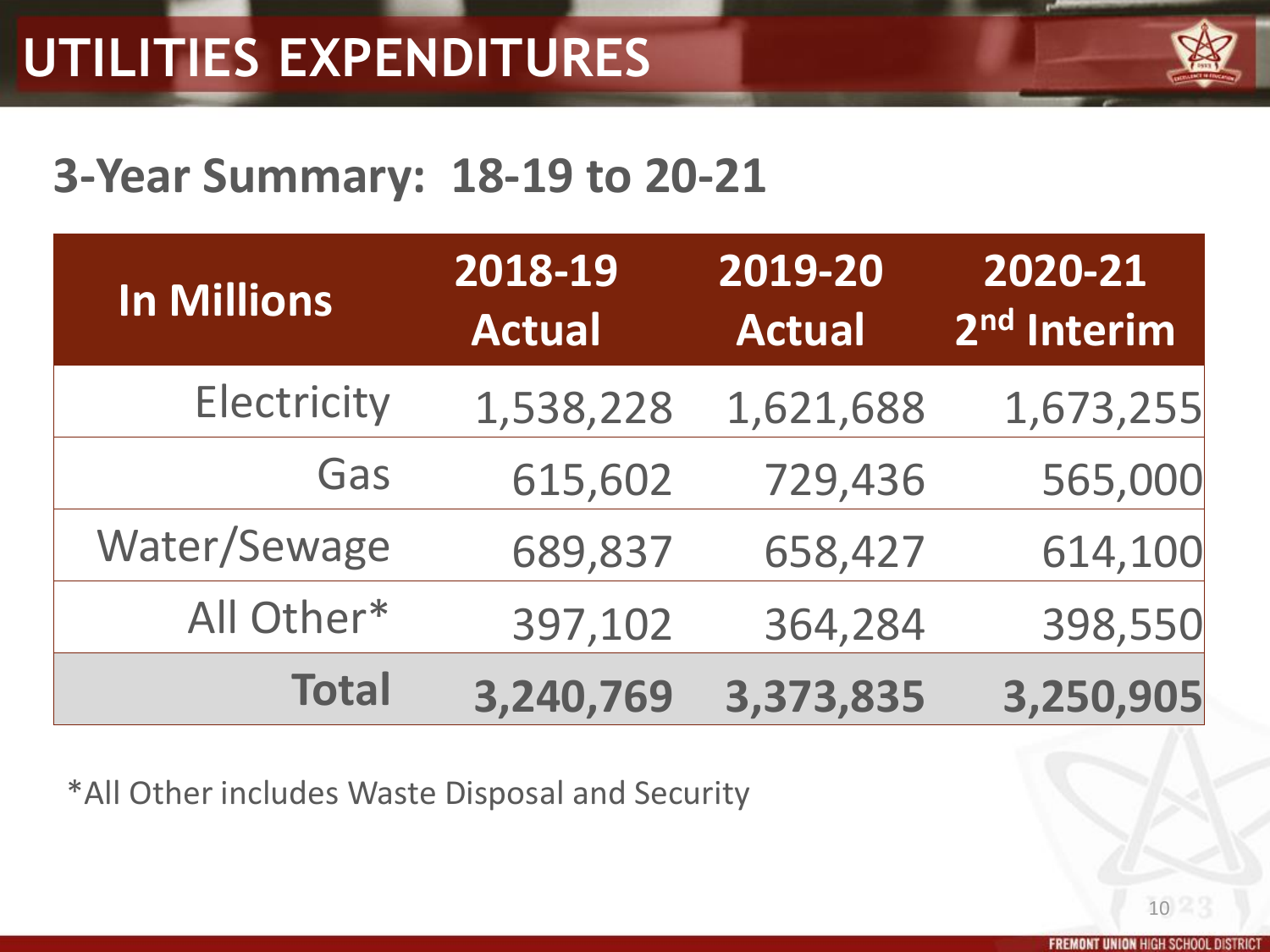## **SPECIAL EDUCATION CONTRIBUTION**



#### **First to Second Interim**

| <b>Description</b>     | 2020-21<br>1 <sup>st</sup> Interim | 2020-21<br>2 <sup>nd</sup> Interim | Change         |
|------------------------|------------------------------------|------------------------------------|----------------|
| Local/State Rev.       | 4,728,217                          | 4,760,118                          | 31,901         |
| Federal Rev.           | 2,496,064                          | 2,496,064                          | $\overline{0}$ |
| <b>Total Revenue</b>   | 7,224,281                          | 7,256,182                          | 31,901         |
| <b>Salaries</b>        | 19,635,571                         | 19,683,460                         | 47,889         |
| <b>Benefits</b>        | 8,111,479                          | 8,262,701                          | 151,222        |
| All Other*             | 10,112,658                         | 9,527,169                          | $-585,489$     |
| <b>Total Expenses</b>  | 37,859,708                         | 37,473,330                         | $-386,378$     |
| <b>GF Contribution</b> | 30,554,549                         | 30,136,270                         | $-418,279$     |
| Prop 55 Cont.          | 80,878                             | 80,878                             |                |

\* Includes Special Ed Transportation and Non Public Schools 11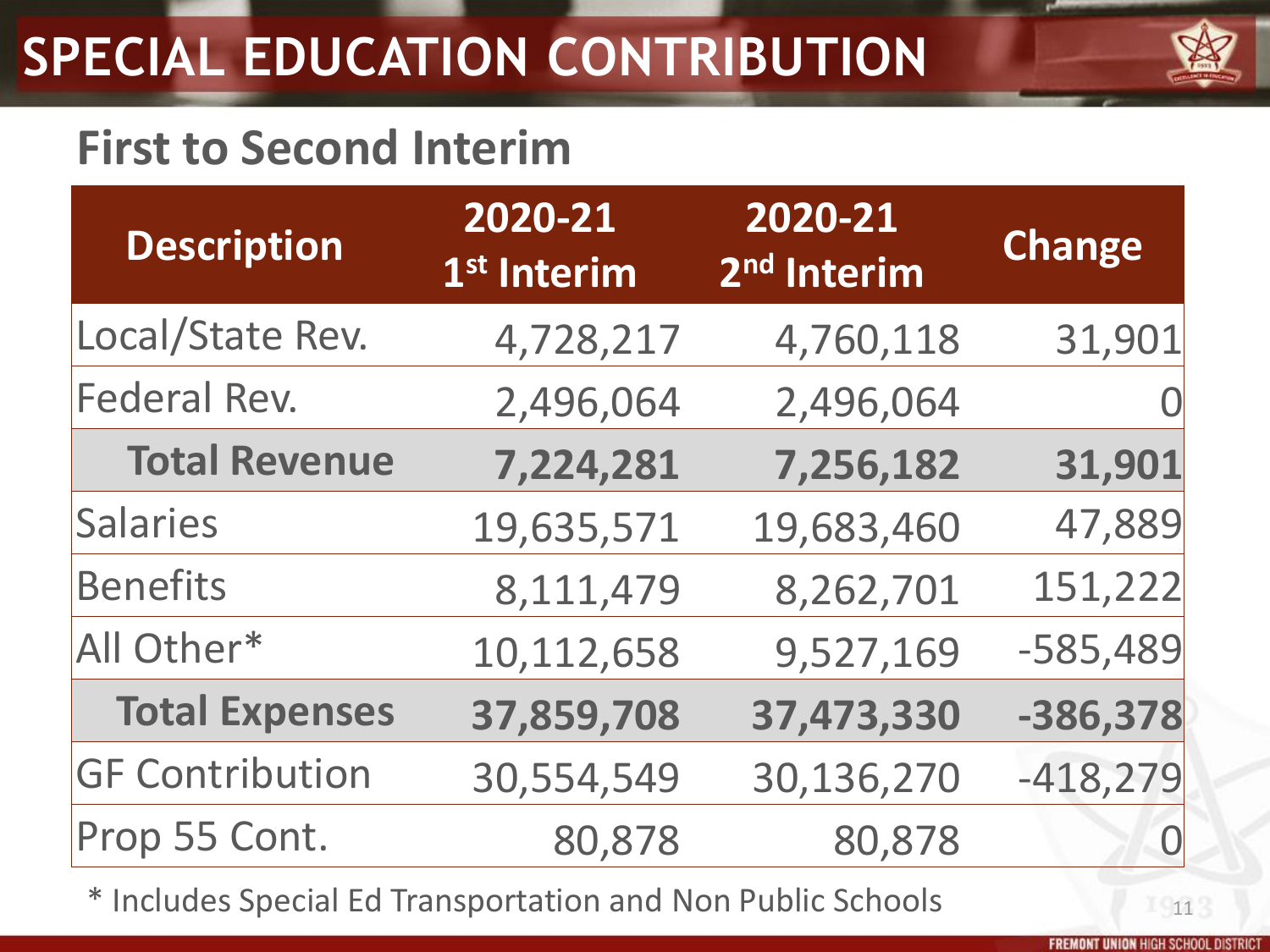## **SPECIAL EDUCATION CONTRIBUTION**

#### **3-Year Summary: 18-19 to 20-21**

| <b>Description</b>     | 2018-19<br><b>Actual</b> | 2019-20<br><b>Actual</b> | 2020-21<br>2 <sup>nd</sup> Interim |
|------------------------|--------------------------|--------------------------|------------------------------------|
| Local/State Rev.       | 4,409,170                | 4,666,853                | 4,760,118                          |
| Federal Rev.           | 2,483,222                | 2,492,899                | 2,496,064                          |
| <b>Total Revenue</b>   | 6,892,392                | 7,159,752                | 7,256,182                          |
| <b>Salaries</b>        | 18,495,306               | 19,127,351               | 19,683,460                         |
| <b>Benefits</b>        | 7,616,583                | 8,049,701                | 8,262,701                          |
| All Other*             | 10,297,685               | 9,496,456                | 9,527,169                          |
| <b>Total Expenses</b>  | 36,409,574               | 36,673,508               | 37,473,330                         |
| <b>GF Contribution</b> | 29,267,182               | 29,418,606               | 30,136,270                         |
| Prop 55 Cont.          | 250,000                  | 95,150                   | 80,878                             |

\*Includes Special Ed Transportation and Non Public School Students 12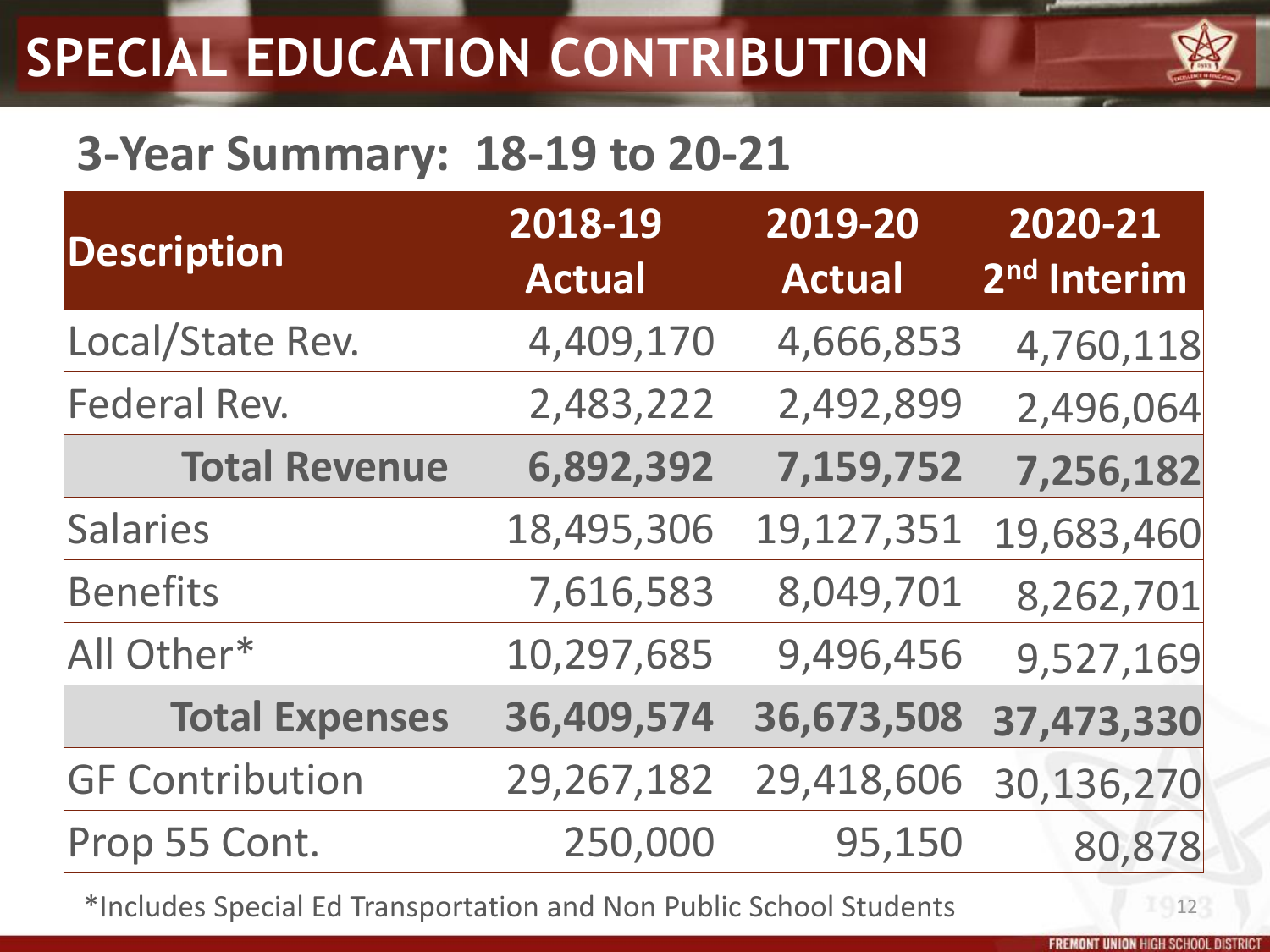## **MULTI-YEAR**



## **PROJECTIONS**

# 2020-2021 to 2022-2023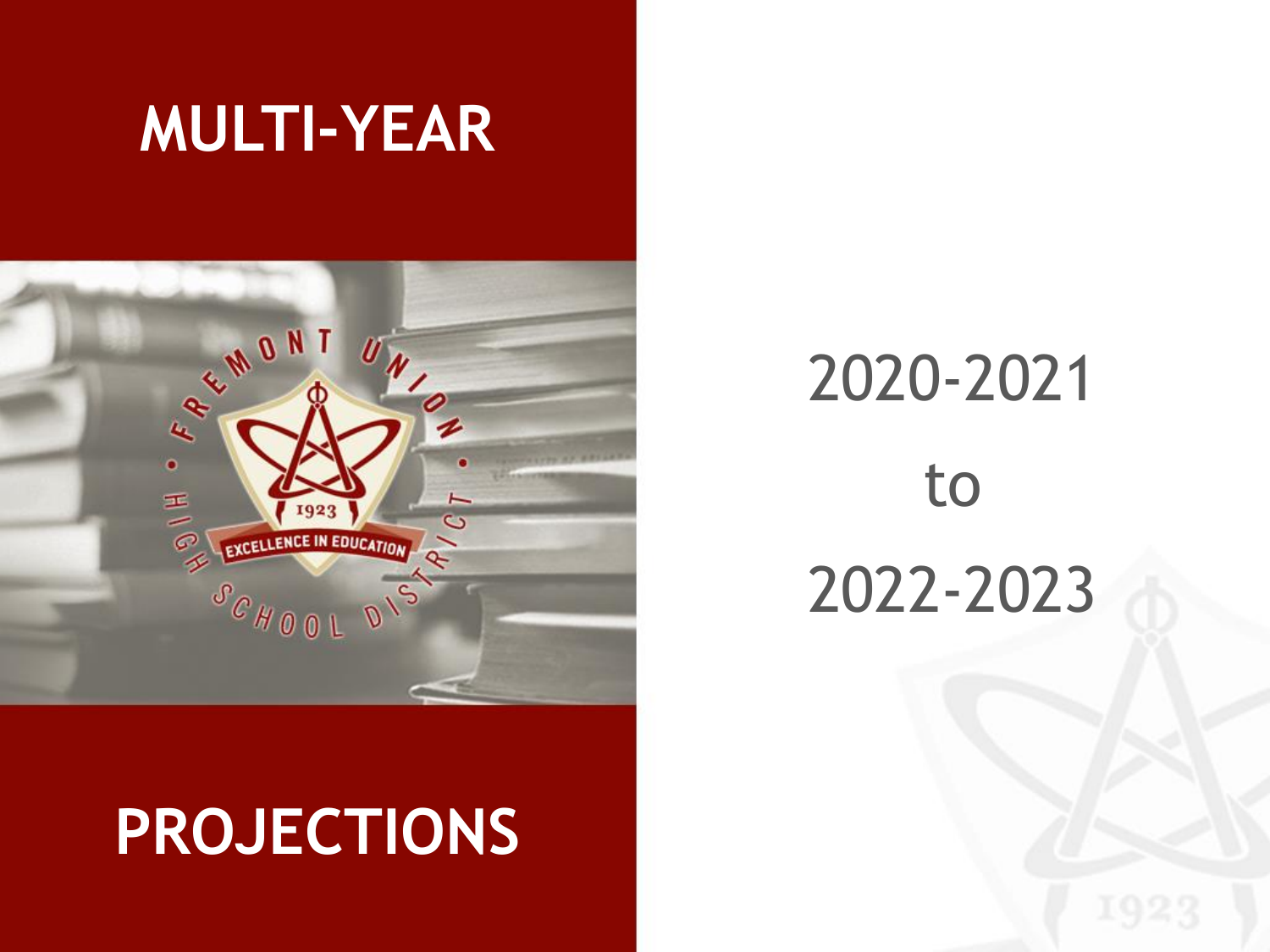- **Ending Local Property Taxes** 
	- $20 21 = 6.79\%$  growth
	- 21-22 & 22-23 = 2.0% growth
- Parcel Tax = \$5.2M annual
- Guaranteed State Aid = \$1.45M annual
- Mandated Block Grant = \$661K annual
- Prop.  $55 = $2.15M$  annual
- Lottery Unrestricted = \$1.6M annual
- Due to Charter Schools = \$1.4M annual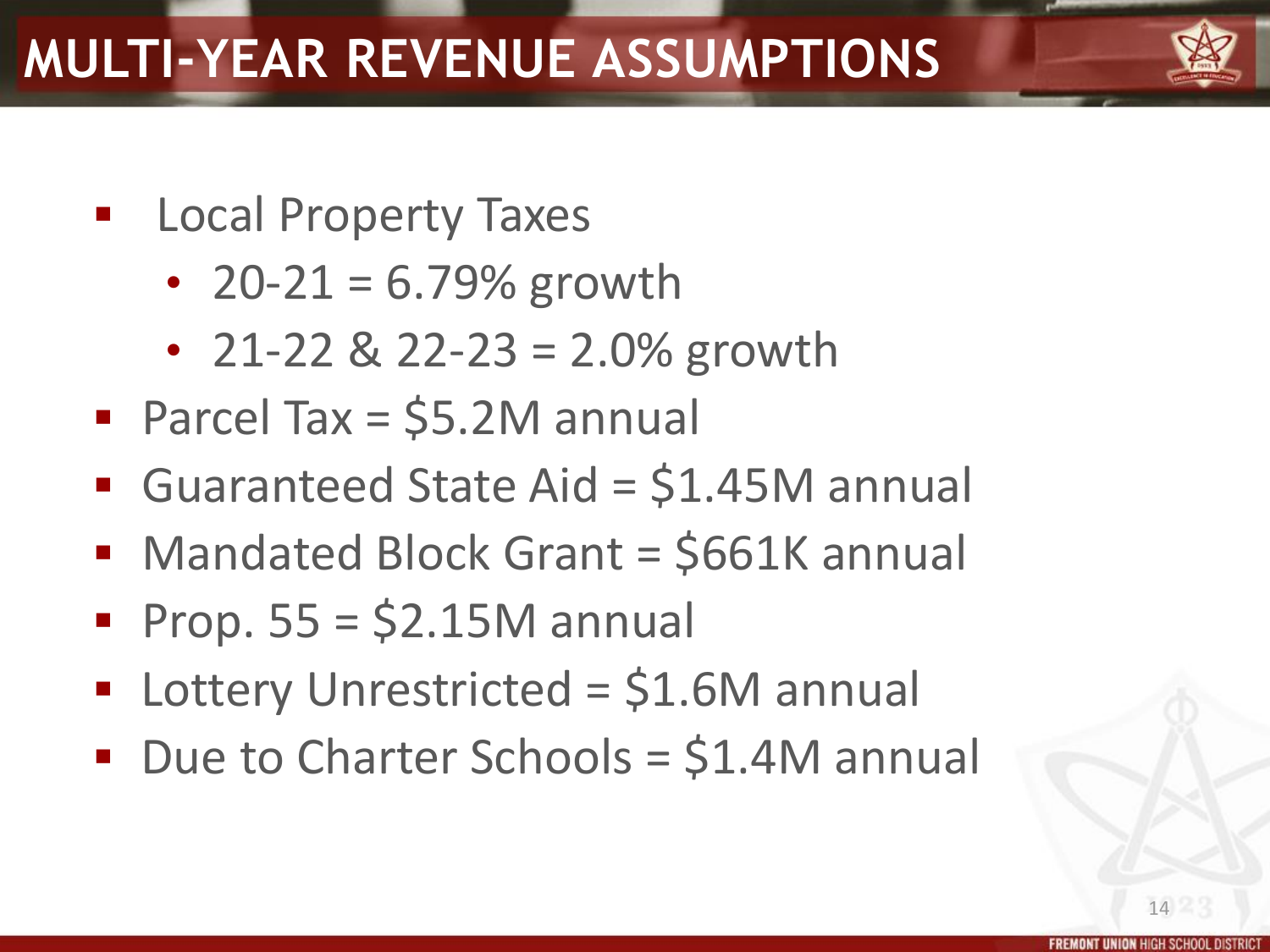

**Salary Schedules:** no change for all groups

**Step & Column:** 1.5% per year for all groups

**Staffing Changes for FEA**

- $2020-21$  = decrease 5 FTE
- $\blacksquare$  2021-22 = unchanged
- $\blacksquare$  2022-23 = unchanged

#### **Health & Welfare:**

- FEA = increase 8% annual
- CAP @ \$900 monthly for CSEA and FMA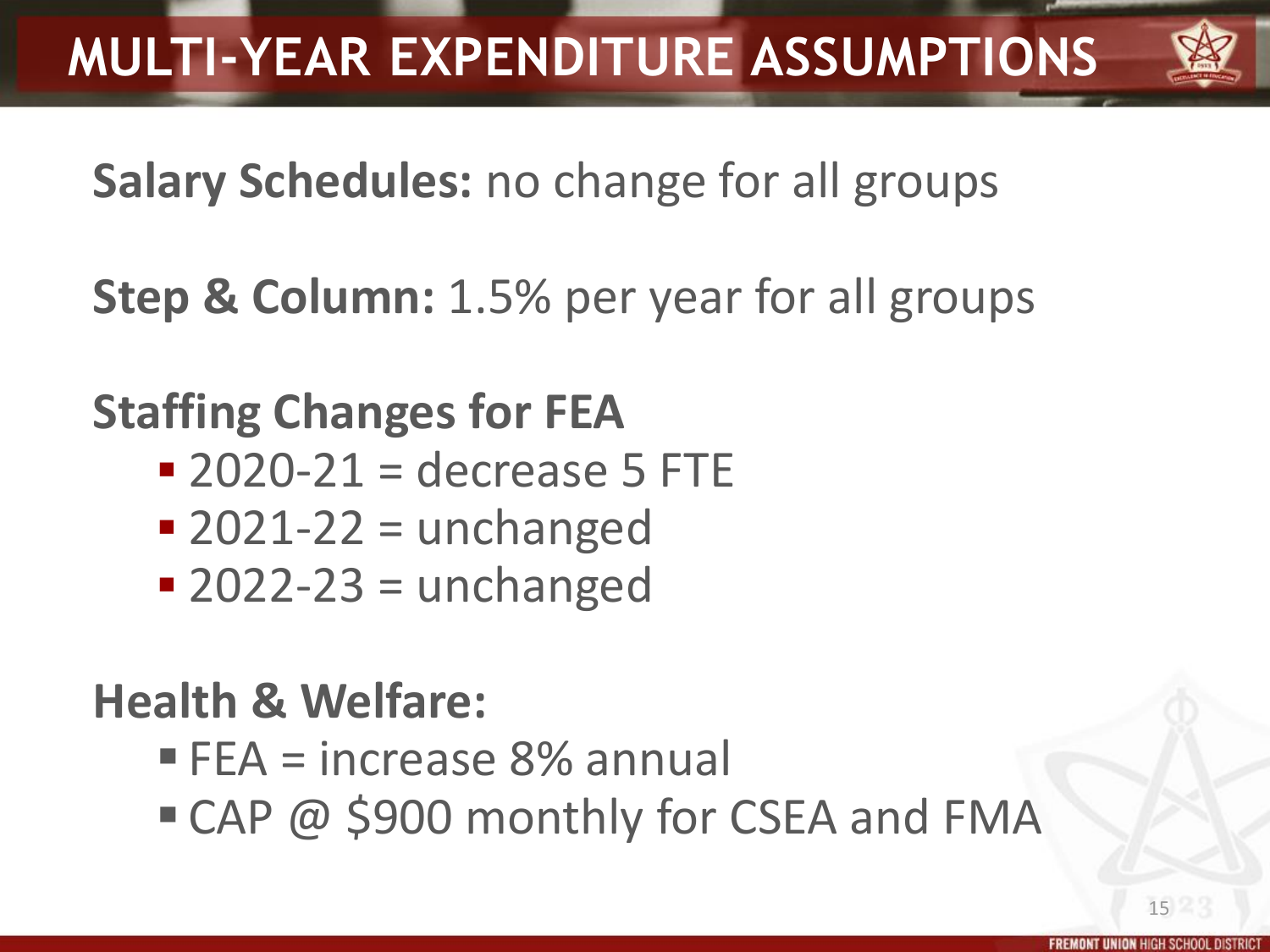| <b>LENCE IN FINITA</b> |
|------------------------|
|                        |

| Year    | <b>Employer</b><br>$\%$ | <b>Employee</b><br><b>PEPRA %</b> | <b>Employee</b><br><b>Classic %</b> |
|---------|-------------------------|-----------------------------------|-------------------------------------|
| 2019-20 | 17.100                  | 10.205                            | 10.25                               |
| 2020-21 | 16.150                  | 10.205                            | 10.25                               |
| 2021-22 | 15.920                  | 10.205                            | 10.25                               |
| 2022-23 | 18.000                  | 10.205                            | 10.25                               |
| 2023-24 | 18.000                  | 10.205                            | 10.25                               |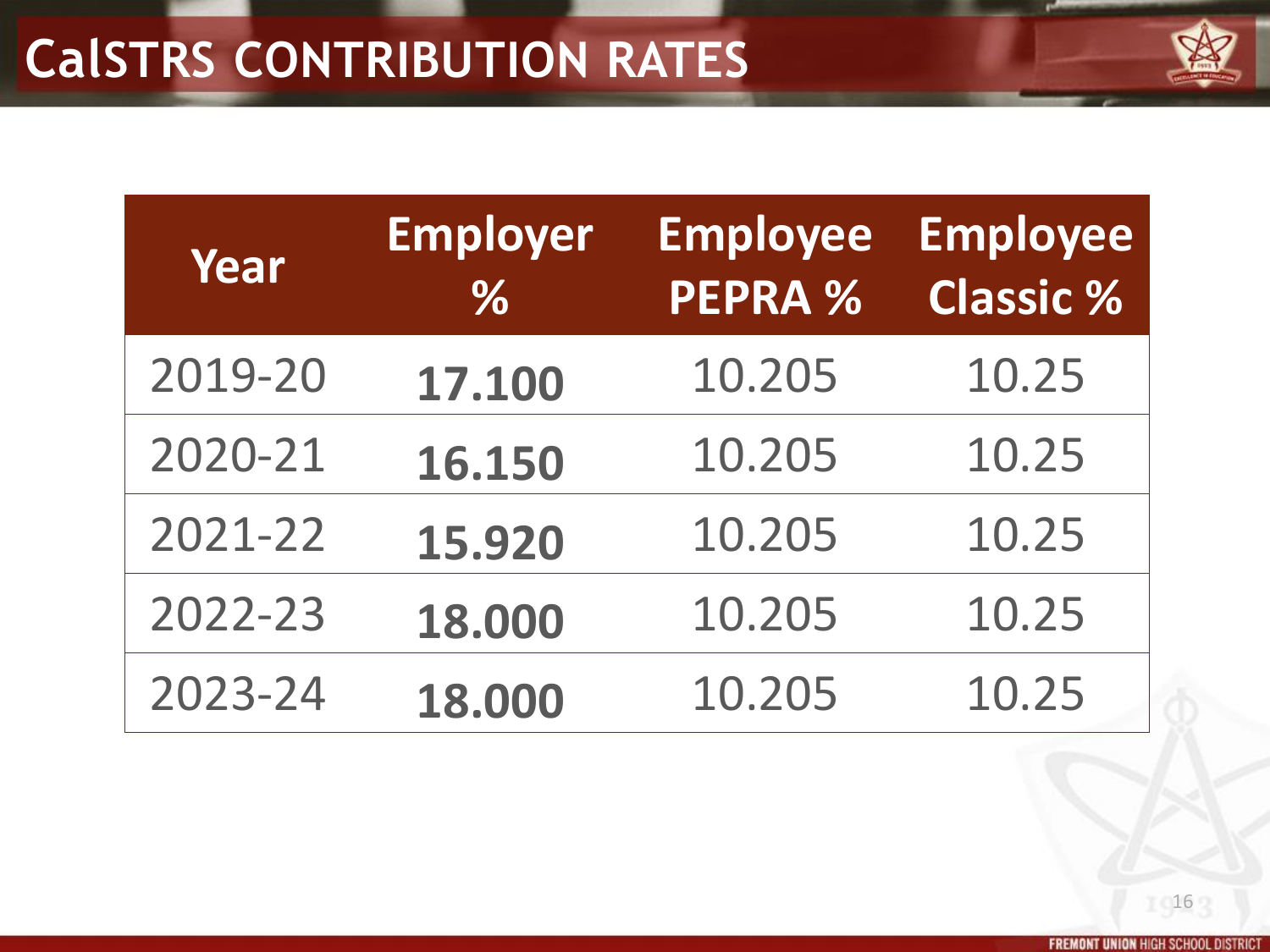| <b>ALCOHOL: NATIONAL</b> |  |
|--------------------------|--|

| Year    | <b>Employer</b><br>$\%$ | <b>PEPRA %</b> | <b>Employee Employee</b><br><b>Classic %</b> |
|---------|-------------------------|----------------|----------------------------------------------|
| 2019-20 | 19.721                  | 7.0            | 7.0                                          |
| 2020-21 | 20.700                  | 7.0            | 7.0                                          |
| 2021-22 | 23.000                  | 7.0            | 7.0                                          |
| 2022-23 | 26.300                  | 7.0            | 7.0                                          |
| 2023-24 | 27.300                  | 7.0            | 7.0                                          |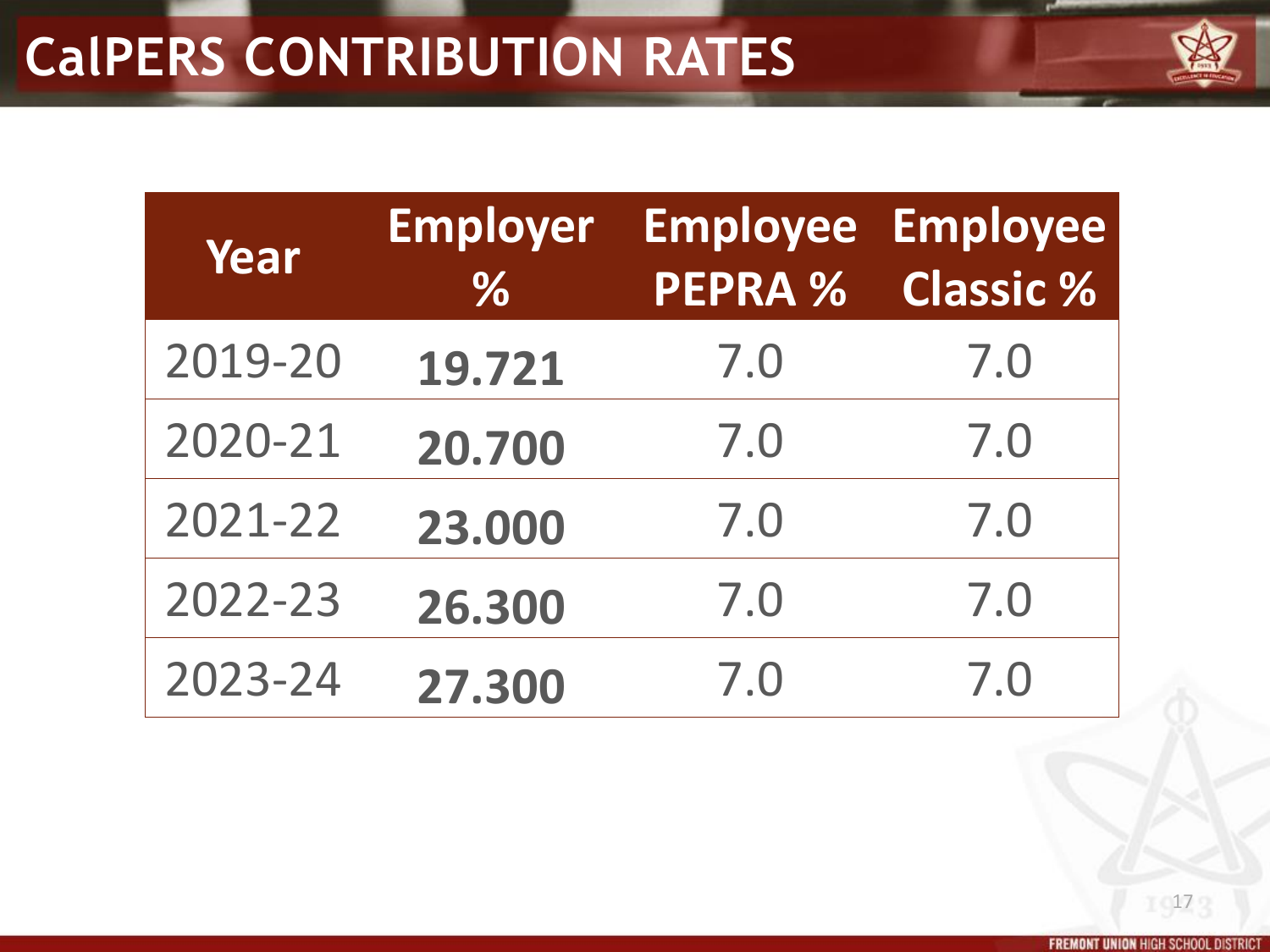## RESIDENT ENROLLMENT PROJECTIONS 2021-22



| <b>Site</b>           | <b>Actual</b><br>2020-21 | Proj.<br>2021-22 | $1-Yr.$<br><b>Change</b> |
|-----------------------|--------------------------|------------------|--------------------------|
| Fremont               | 2,233                    | 2,187            | $-46$                    |
| Homestead             | 2,379                    | 2,307            | $-72$                    |
| <b>Monta Vista</b>    | 2,052                    | 1,940            | $-112$                   |
| Cupertino             | 2,341                    | 2,265            | $-76$                    |
| Lynbrook              | 1,573                    | 1,470            | $-103$                   |
| <b>District Total</b> | 10,578                   | 10,169           | $-409$                   |

\*This data includes Non Public School Enrollments, but not Inter-district transfers.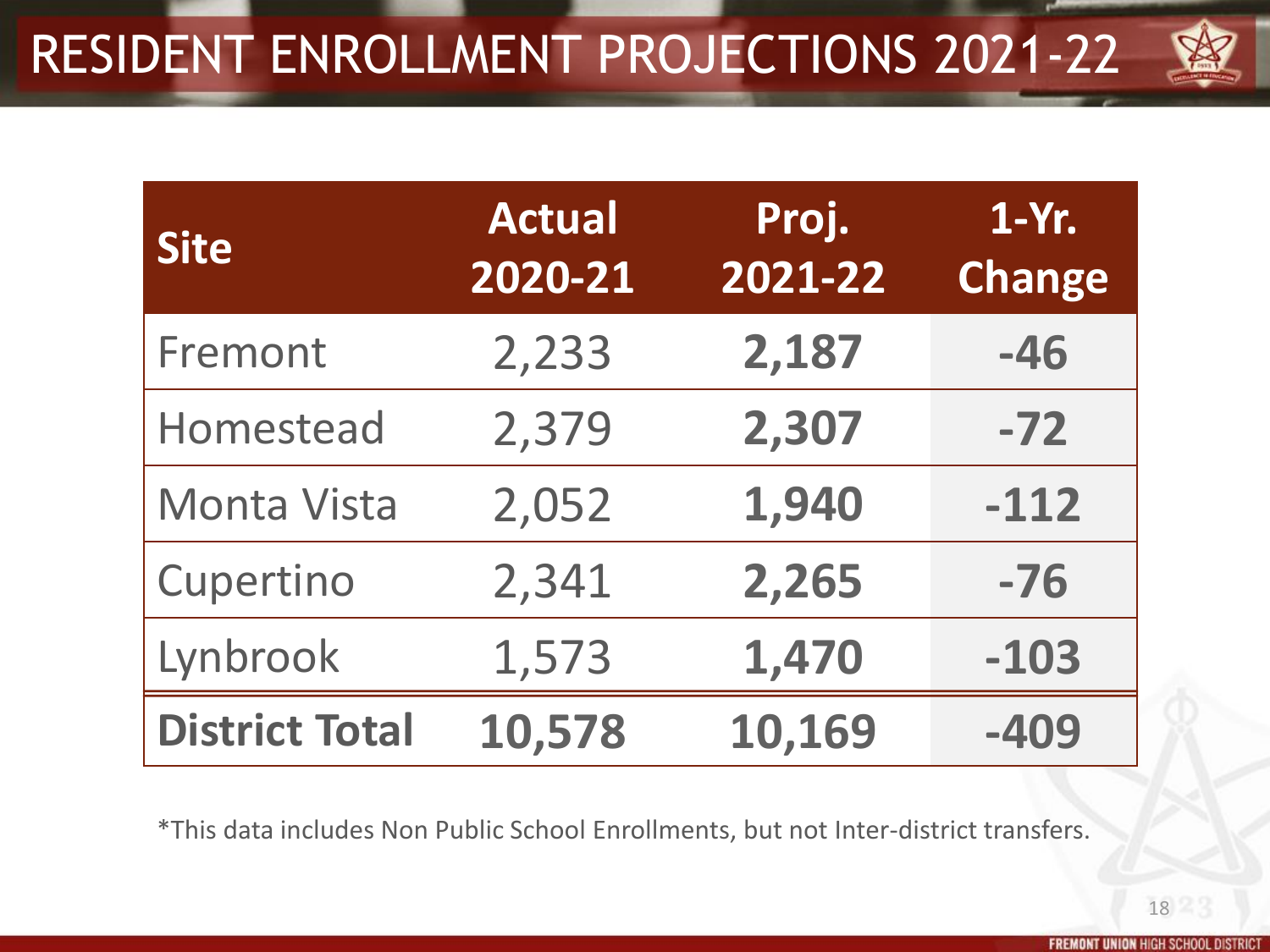

| <b>Site</b>           | <b>Actual</b><br>2020-21 | Proj.<br>2022-23 | $2-Yr.$<br><b>Change</b> |
|-----------------------|--------------------------|------------------|--------------------------|
| Fremont               | 2,233                    | 2,206            | $-27$                    |
| Homestead             | 2,379                    | 2,215            | $-164$                   |
| Monta Vista           | 2,052                    | 1,881            | $-171$                   |
| Cupertino             | 2,341                    | 2,147            | $-194$                   |
| Lynbrook              | 1,573                    | 1,416            | $-157$                   |
| <b>District Total</b> | 10,578                   | 9,865            | $-713$                   |

\*This data includes Non Public School Enrollments, but not Inter-district transfers.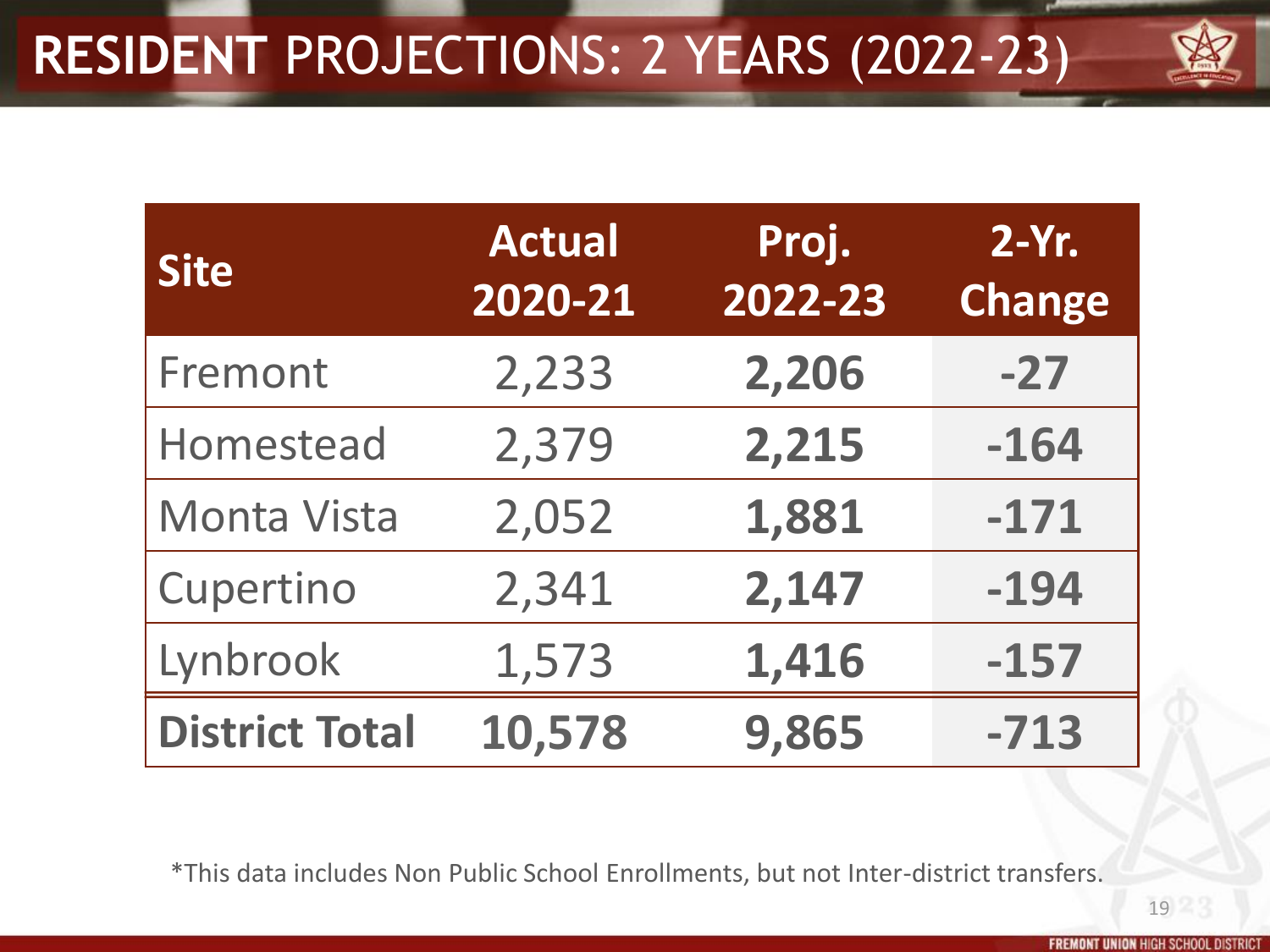#### SCHOOL RESIDENT ENROLLMENT\*





\*2021-22 and beyond are projected enrollments. 2023-24 & 2024-25 are extrapolated totals . 20

**FREMONT UNION HIGH SCHOOL DISTRICT**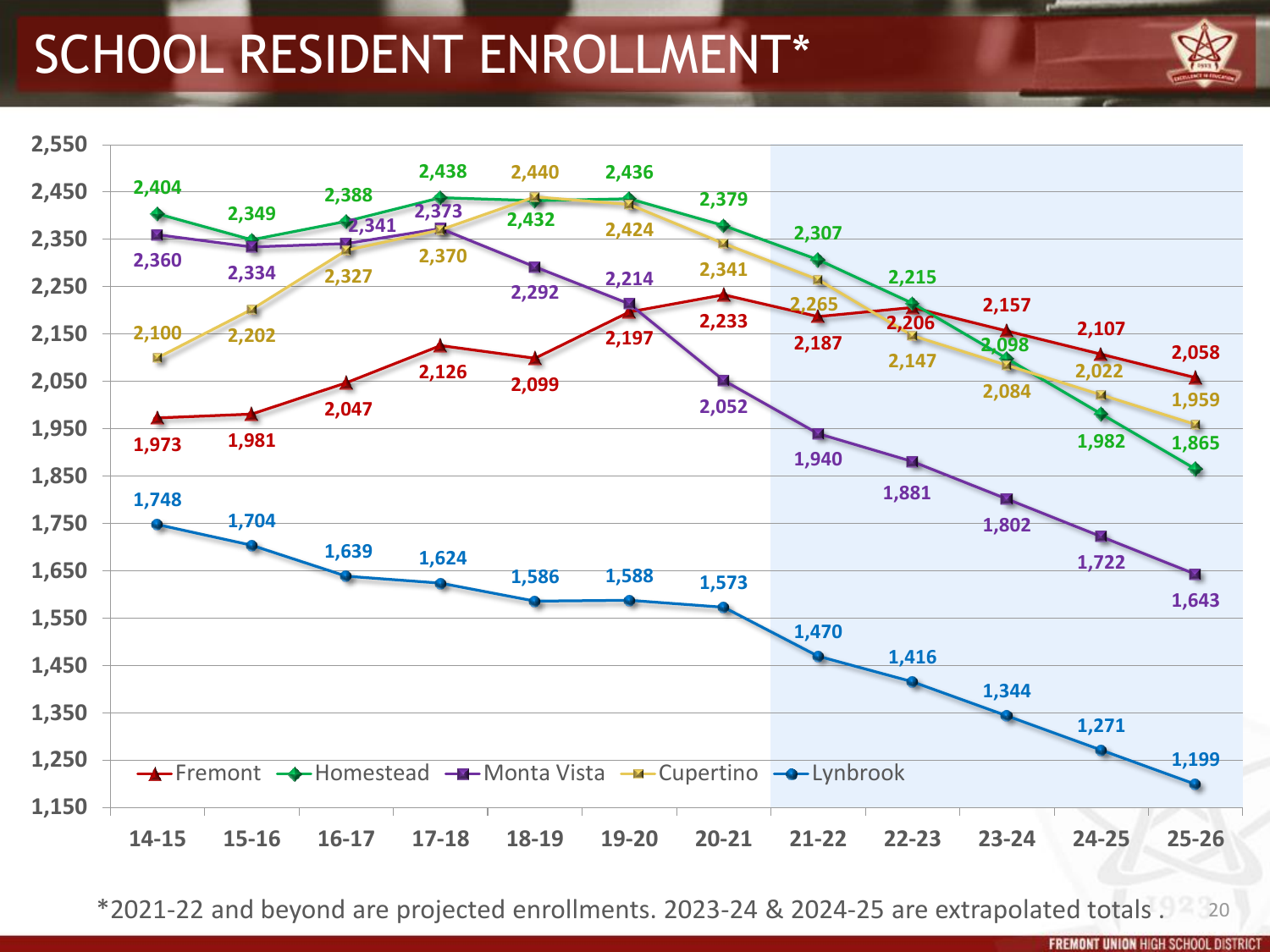#### **ATTENDING** ENROLLMENT PROJECTIONS 2021-22



#### **ATTENDING ENROLLMENT – 1 YEAR**

| <b>Site</b>           | <b>Actual</b><br>2020-21 | Proj.<br>2021-22 | 1-Yr.<br><b>Change</b> |
|-----------------------|--------------------------|------------------|------------------------|
| Fremont               | 2,207                    | 2166             | $-41$                  |
| Homestead             | 2,365                    | 2289             | $-76$                  |
| <b>Monta Vista</b>    | 2,021                    | 1913             | $-108$                 |
| Cupertino             | 2,175                    | 2104             | $-71$                  |
| Lynbrook              | 1,920                    | 1815             | $-105$                 |
| <b>NPS &amp; CDS</b>  | 25                       | 27               | $\mathbf{2}$           |
| <b>District Total</b> | 10,713                   | 10,314           | -399                   |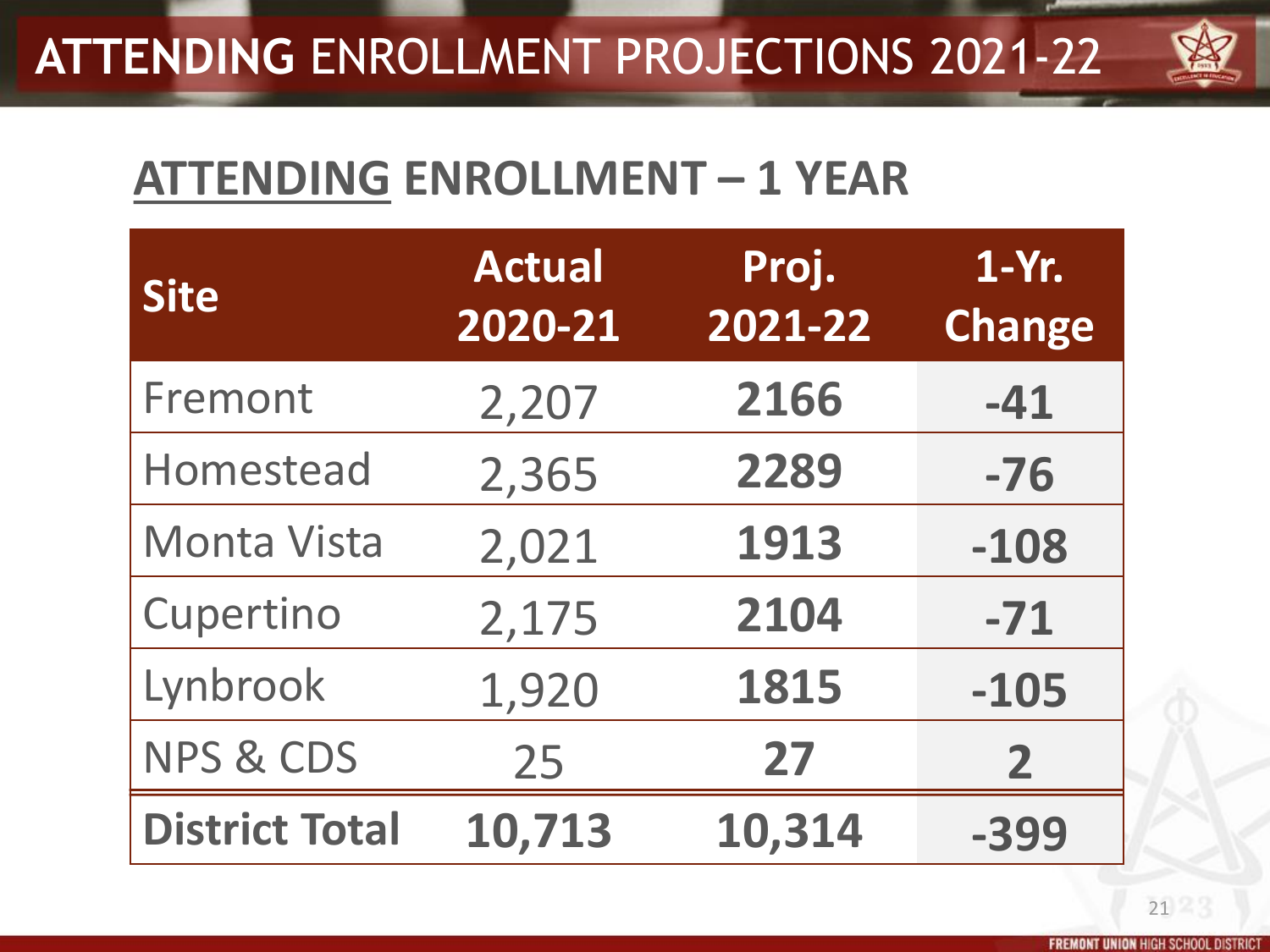### SCHOOL ATTENDING ENROLLMENT\*



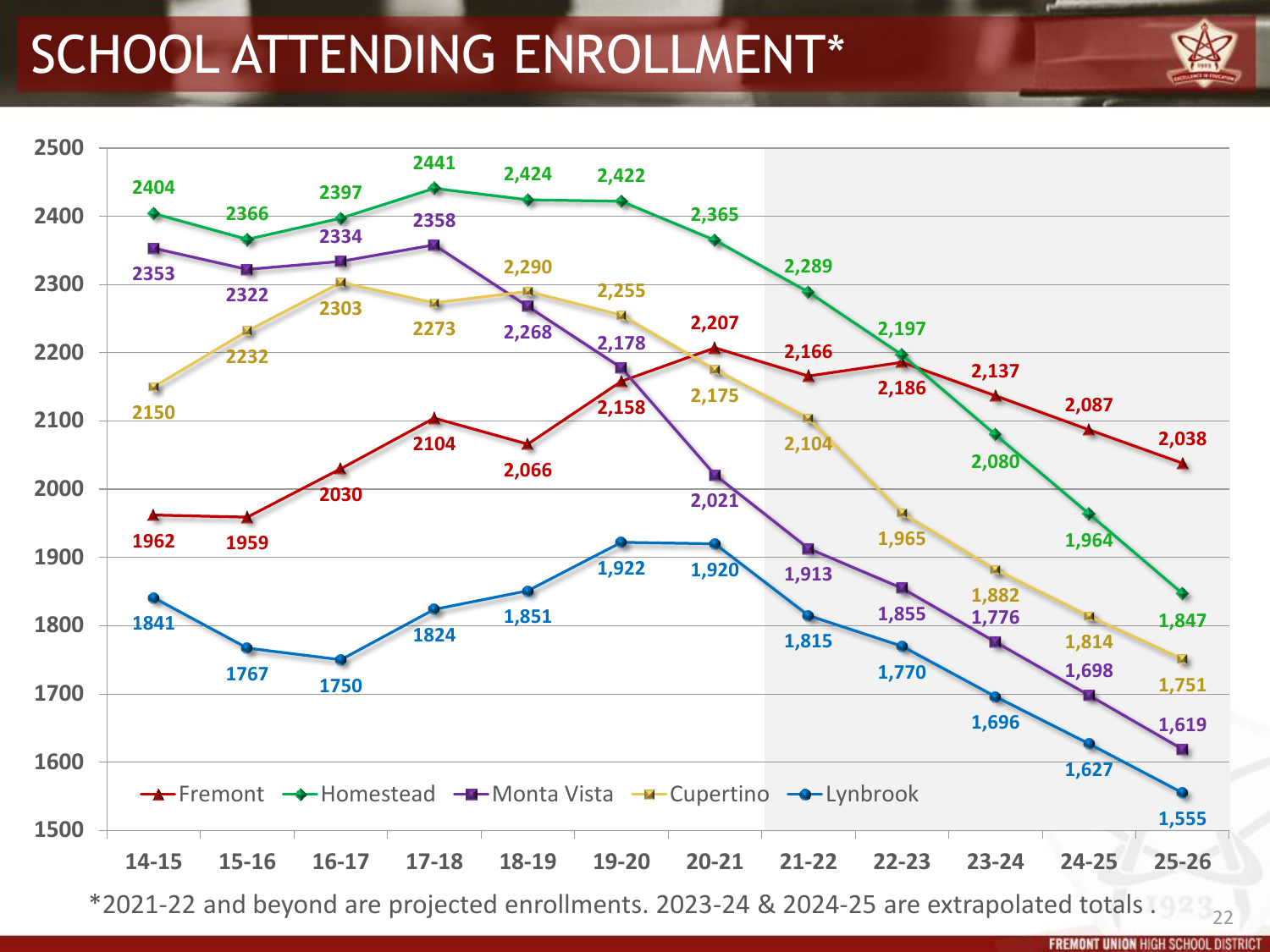### **MULTI-YEAR REVENUE**



| <b>Unrestricted GF*</b>   |          | 2020-21 2021-22 2022-23 |          |
|---------------------------|----------|-------------------------|----------|
| <b>LCFF Revenue</b>       | 155.34   | 158.44                  | 161.61   |
| <b>State Revenue</b>      | 2.26     | 2.26                    | 2.26     |
| <b>Parcel Tax</b>         | 5.2      | 5.2                     | 5.2      |
| <b>Other Local</b>        | 1.94     | 1.94                    | 1.94     |
| <b>Other Fin. Sources</b> |          | $\bigcap$               |          |
| Contribution              | $-35.11$ | $-38.62$                | $-40.55$ |
| <b>Total</b>              | 129.63   | 129.22                  | 130.46   |

LCFF Revenue: Property Taxes, EPA, GSA

State Revenue: MCBG, Lottery

Other Local: Interest, Fees, Leases

\*In millions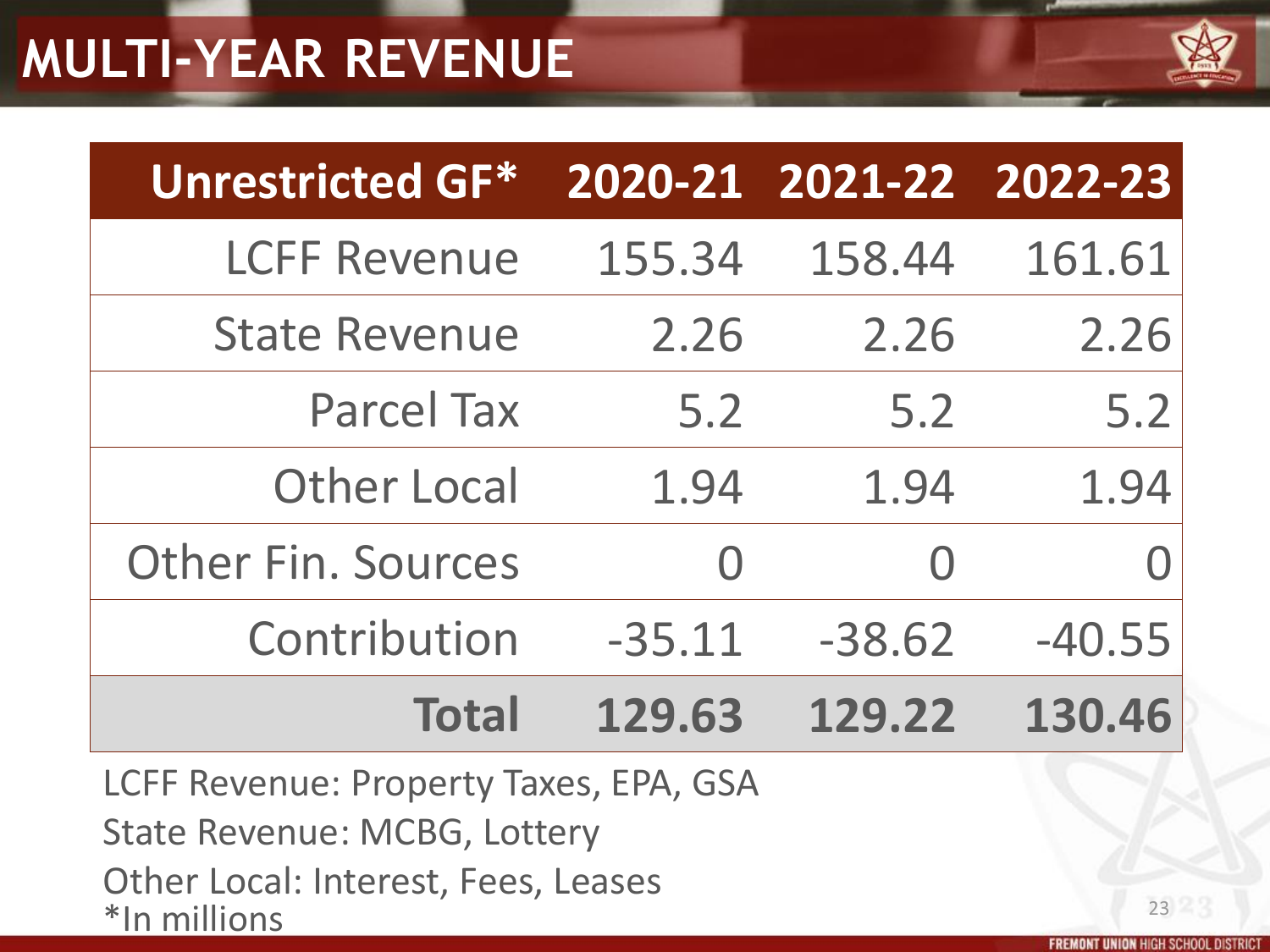| <b>CAROLIN FRANCIS</b> |  |
|------------------------|--|

| <b>Unrestricted GF*</b>     |        | 2020-21 2021-22 2022-23 |        |
|-----------------------------|--------|-------------------------|--------|
| Salary + Benefits           | 108.02 | 111.00                  | 114.72 |
| <b>Supplies &amp; Other</b> | 13.778 | 14.958                  | 15.678 |
| <b>Other Financing Uses</b> | 2.16   | 2.16                    | 2.16   |
| <b>Total</b>                | 123.96 | 128.12                  | 132.56 |

\*In millions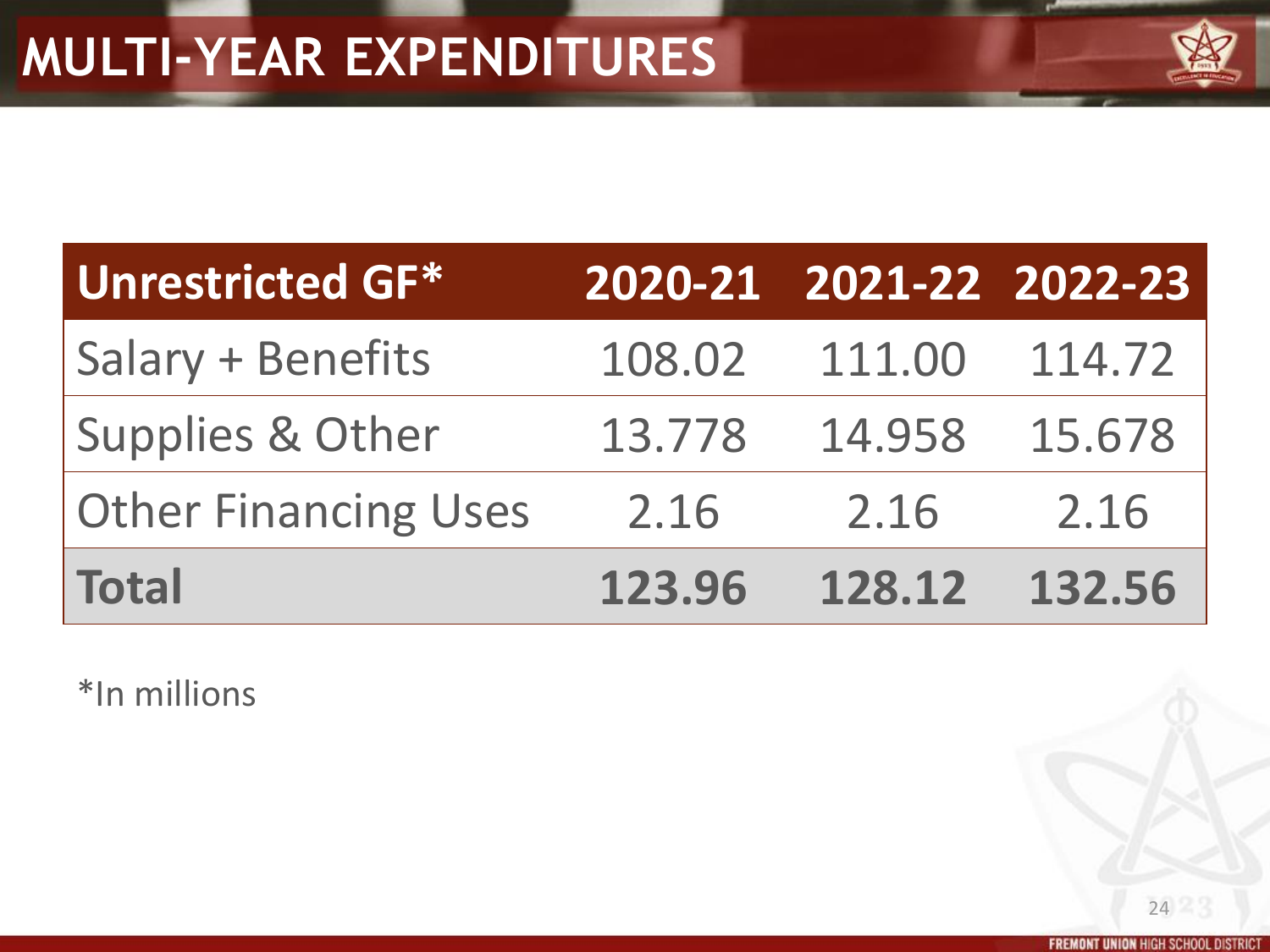## **MULTI-YEAR PROJECTIONS**



| Unrestricted GF*                                                                                                                                                                                                                                                                                                                                    | 2020-21 | 2021-22 | 2022-23    |
|-----------------------------------------------------------------------------------------------------------------------------------------------------------------------------------------------------------------------------------------------------------------------------------------------------------------------------------------------------|---------|---------|------------|
| Beginning<br><b>Fund Balance</b>                                                                                                                                                                                                                                                                                                                    | 22.36   | 28.03   | 29.14      |
| <b>Plus</b><br><b>Total Revenue &amp; Other</b><br><b>Financing Sources</b>                                                                                                                                                                                                                                                                         | 129.63  | 129.22  | 130.46     |
| Less<br><b>Total Expenditures &amp;</b><br><b>Other Financing Uses</b>                                                                                                                                                                                                                                                                              | 123.96  | 128.12  | 132.56     |
| Less<br><b>Reserve for Economic</b><br>Uncertainties                                                                                                                                                                                                                                                                                                | 18.08   | 18.47   | 19.12      |
| Less<br>Committed/Assigned                                                                                                                                                                                                                                                                                                                          | 3.69    | 3.69    | 3.69       |
| <b>Net Shortfall/Surplus</b><br>$\frac{1}{2}$ $\frac{1}{2}$ $\frac{1}{2}$ $\frac{1}{2}$ $\frac{1}{2}$ $\frac{1}{2}$ $\frac{1}{2}$ $\frac{1}{2}$ $\frac{1}{2}$ $\frac{1}{2}$ $\frac{1}{2}$ $\frac{1}{2}$ $\frac{1}{2}$ $\frac{1}{2}$ $\frac{1}{2}$ $\frac{1}{2}$ $\frac{1}{2}$ $\frac{1}{2}$ $\frac{1}{2}$ $\frac{1}{2}$ $\frac{1}{2}$ $\frac{1}{2}$ | 6.26    | 6.97    | 4.23<br>25 |

\*In millions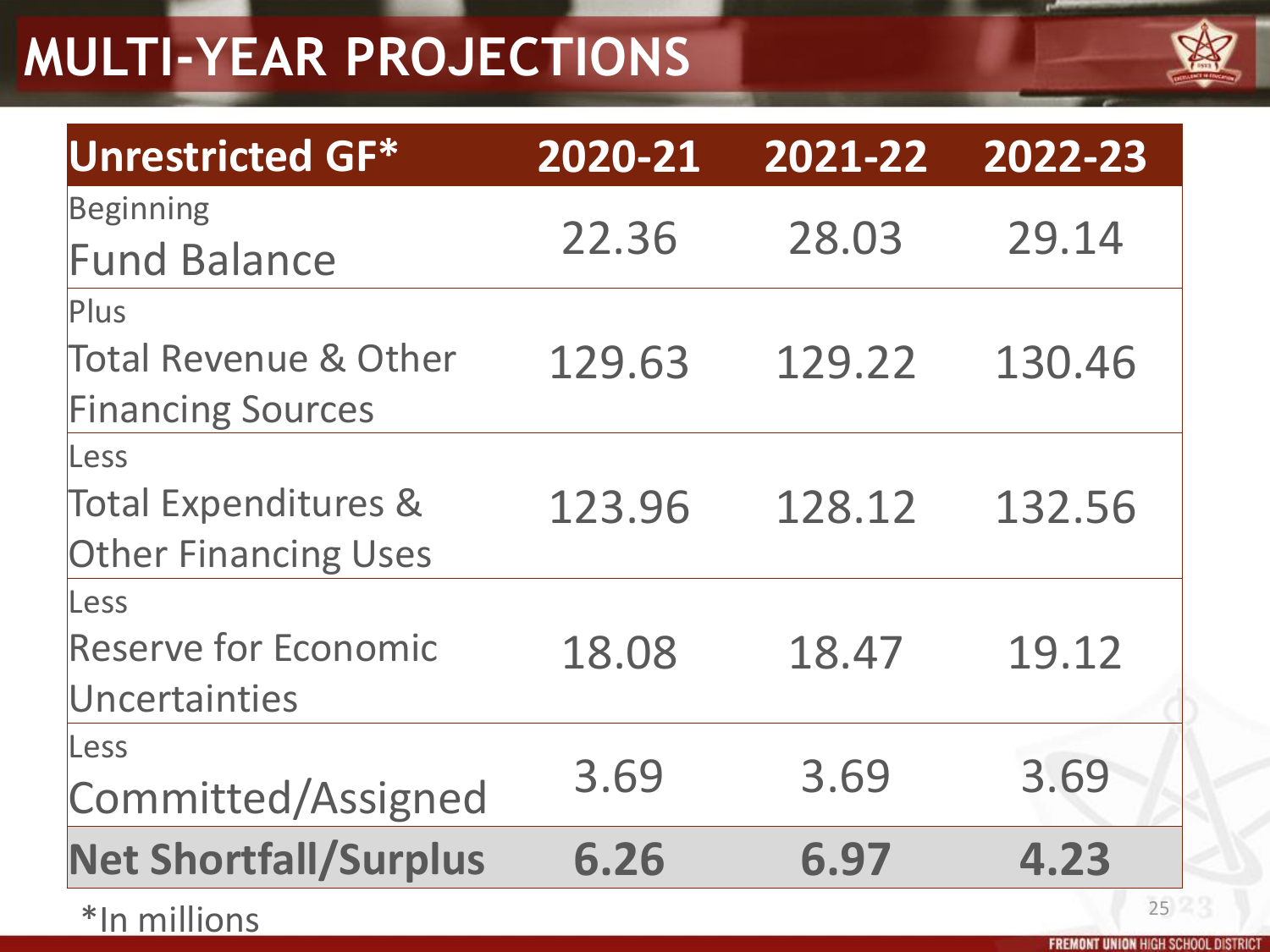### **KEY BUDGET DEADLINES 2020-21**



| <b>BUDGET ITEM</b>             | <b>DATE</b>        |
|--------------------------------|--------------------|
| <b>Budget Public Hearing</b>   | June 02, 2020      |
| <b>Adopted Budget</b>          | June 16, 2020      |
| First Interim/BOP*             | December 15, 2020  |
| <b>Calculation of RSP</b>      | February of 2021   |
| <b>Enrollment Projections</b>  | February of 2021   |
| <b>Second Interim</b>          | March 15, 2021     |
| <b>Site Budget Allocations</b> | <b>May of 2021</b> |
| <b>Unaudited Actuals</b>       | September 15, 2021 |
| <b>Final Audit Report</b>      | December 15, 2021  |

\*BOP = Budget Overview for Parents